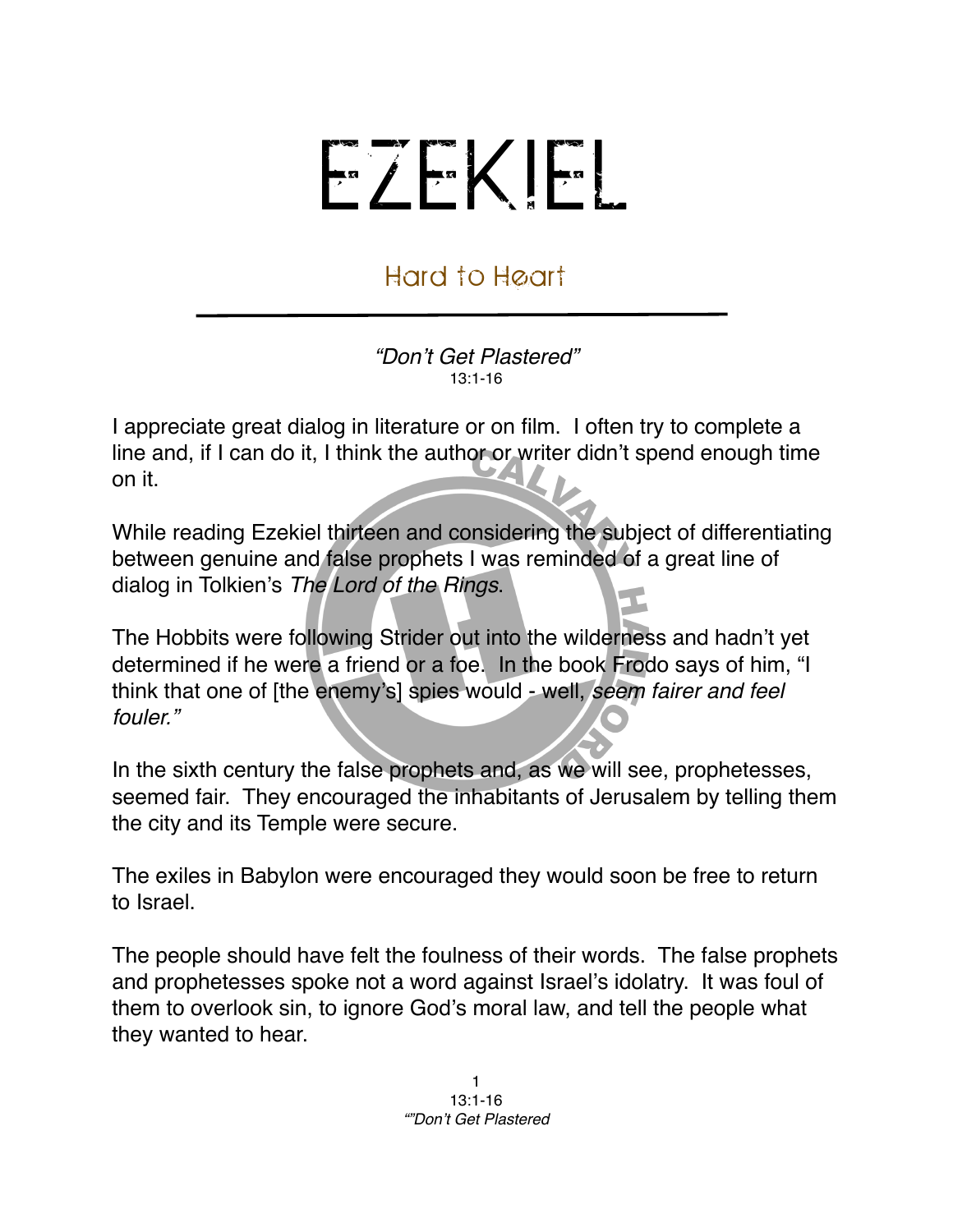Meanwhile Jeremiah, back in Israel, and Ezekiel, in exile, looked ʻfoul' to the people. But their words were fair: They exposed the people's ongoing sin and they warned of the judgment about to fall upon them.

Ezekiel 13:1 And the word of the Lord came to me, saying,

Ezekiel 13:2 "Son of man, prophesy against the prophets of Israel who prophesy, and say to those who prophesy out of their own heart, 'Hear the word of the Lord!' "

God referred to these men as "prophets... who prophesy" but it's clear they were not really prophets at all. They hung out their own shingle; they appointed themselves. Since they had no calling, no gifting at all, the best they could do was "prophesy [falsely] out of their own heart."

An equivalent today would be attempting to minister God's Word without any calling or gifting from God. There are a lot of men and women who set themselves up as teachers of God's Word. They hang out their own shingle; they appoint themselves.

Now, blessedly, the consequences of listening to them, or following them, are not always as severe as in the Old Testament. After all, even if they are not gifted teachers, they may be ʻable to teach,' and actually teach that which agrees with God's Word.

Still I think we ought to be careful. Because if there is any sense of selfpromotion, or of ministering in the energy of the flesh rather than the Holy Spirit, then that is going to hinder the real work of the Lord in your life.

 Ezekiel 13:3 Thus says the Lord God: "Woe to the foolish prophets, who follow their own spirit and have seen nothing!

The word "foolish" doesn't refer to their intelligence but, rather, to their morality. They were not men of God troubled by the sin of the people. They were condoning idolatry and were themselves idolaters. They were foolish to think that sin was compatible with spirituality.

If you "follow your own spirit," your own desires, you're not going to see the things God is trying to show you.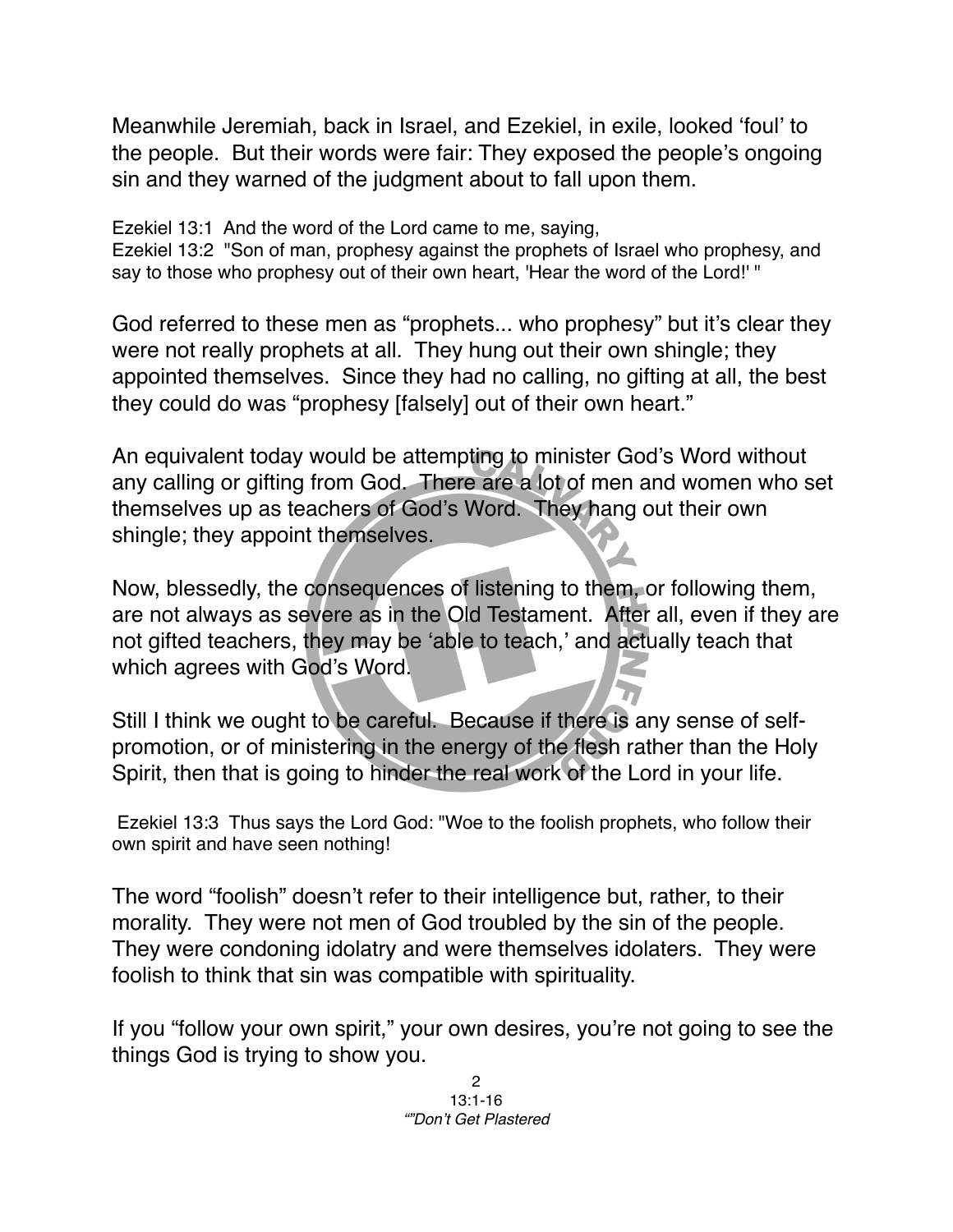Joyful submission is the price of revelation. The more I agree with God, the more He will show me about Himself and His Word.

Ezekiel 13:4 O Israel, your prophets are like foxes in the deserts. Ezekiel 13:5 You have not gone up into the gaps to build a wall for the house of Israel to stand in battle on the day of the Lord.

Interesting mix of metaphors. The main idea is to fortify the people with the Word of God as if you were building a strong wall around them to defend them against attack.

The kind of ʻwall' we're talking about is a spiritual one - giving people the spiritual fortitude they need to protect their walk with the Lord and to endure their circumstances. CAL

By speaking falsehoods these prophets were undermining the spiritual wall that men like Jeremiah and Ezekiel were seeking to build and fortify. They were compared to "foxes." Those scavengers would find the gaps and weak places in the walls around vineyards, then crawl through them to spoil the fruit. Each ingress would weaken the wall more until a huge breach was established.

Having been spiritually spoiled the people of Israel would not be able to stand when the city and the Temple and the nation fell.

Ezekiel 13:6 They have envisioned futility and false divination, saying, 'Thus says the Lord!' But the Lord has not sent them; yet they hope that the word may be confirmed. Ezekiel 13:7 Have you not seen a futile vision, and have you not spoken false divination? You say, 'The Lord says,' but I have not spoken."

The Lord makes it clear that He had not spoken *to* or *through* these men.

Today we have the written Word and can measure the words of men against it. It's a great advantage - provided we are willing to do it, holding fast to what is true and rejecting what is not.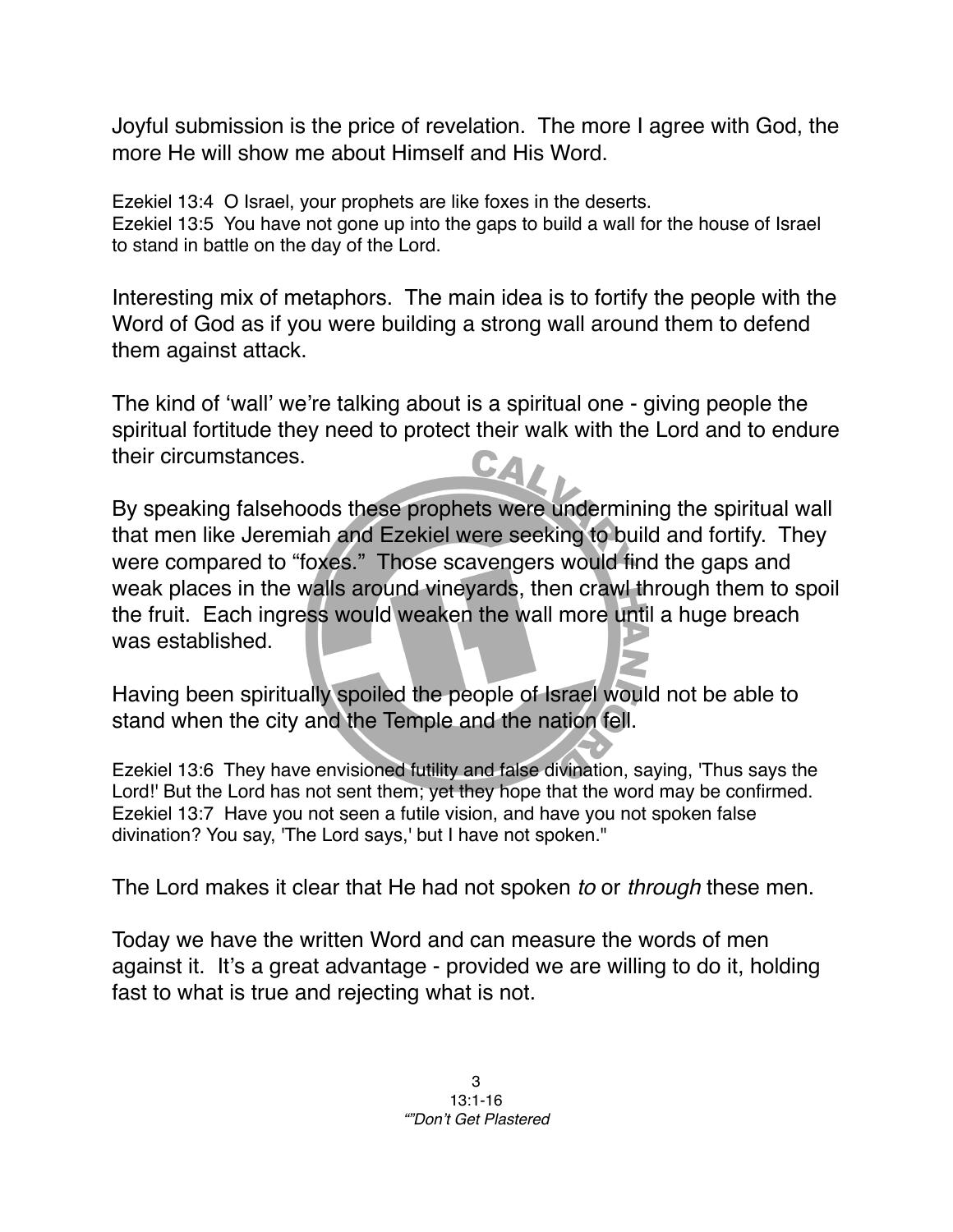Ezekiel 13:8 Therefore thus says the Lord God: "Because you have spoken nonsense and envisioned lies, therefore I am indeed against you," says the Lord God. Ezekiel 13:9 "My hand will be against the prophets who envision futility and who divine lies; they shall not be in the assembly of My people, nor be written in the record of the house of Israel, nor shall they enter into the land of Israel. Then you shall know that I am the Lord God.

Three punishments were determined against the foolish foxes:

- 1. "They shall not be in the assembly of my people." In other versions this is translated, "they shall not be in the council of my people." It means that they will lose their place of authority as those who give advice and counsel. It tells us to not look to wrong sources for spiritual advice.
- 2. "Nor be written in the record of the house of Israel." When the Jews were able to return to Jerusalem after the Babylonian captivity, a register was made. This was saying that these foolish, false men would not be found listed there.
- 3. "Nor shall they enter into the land of Israel." They would either be dead or excommunicated.

Ezekiel 13:10 "Because, indeed, because they have seduced My people, saying, 'Peace!' when there is no peace - and one builds a wall, and they plaster it with untempered mortar -

Ezekiel 13:11 say to those who plaster it with untempered mortar, that it will fall. There will be flooding rain, and you, O great hailstones, shall fall; and a stormy wind shall tear it down.

God considered their behavior a seduction. It's a reminder that we are in a love relationship with God and that He is spiritually jealous over us. When we begin to entertain things in our lives that are false it's like having an affair.

Next there is an amplification of the wall-metaphor. Listening to these guys was compared to building a bearing wall without mortaring it together then plastering it as if it were done. Any storm would immediately destroy it especially one like the severe storm of judgment coming upon Jerusalem.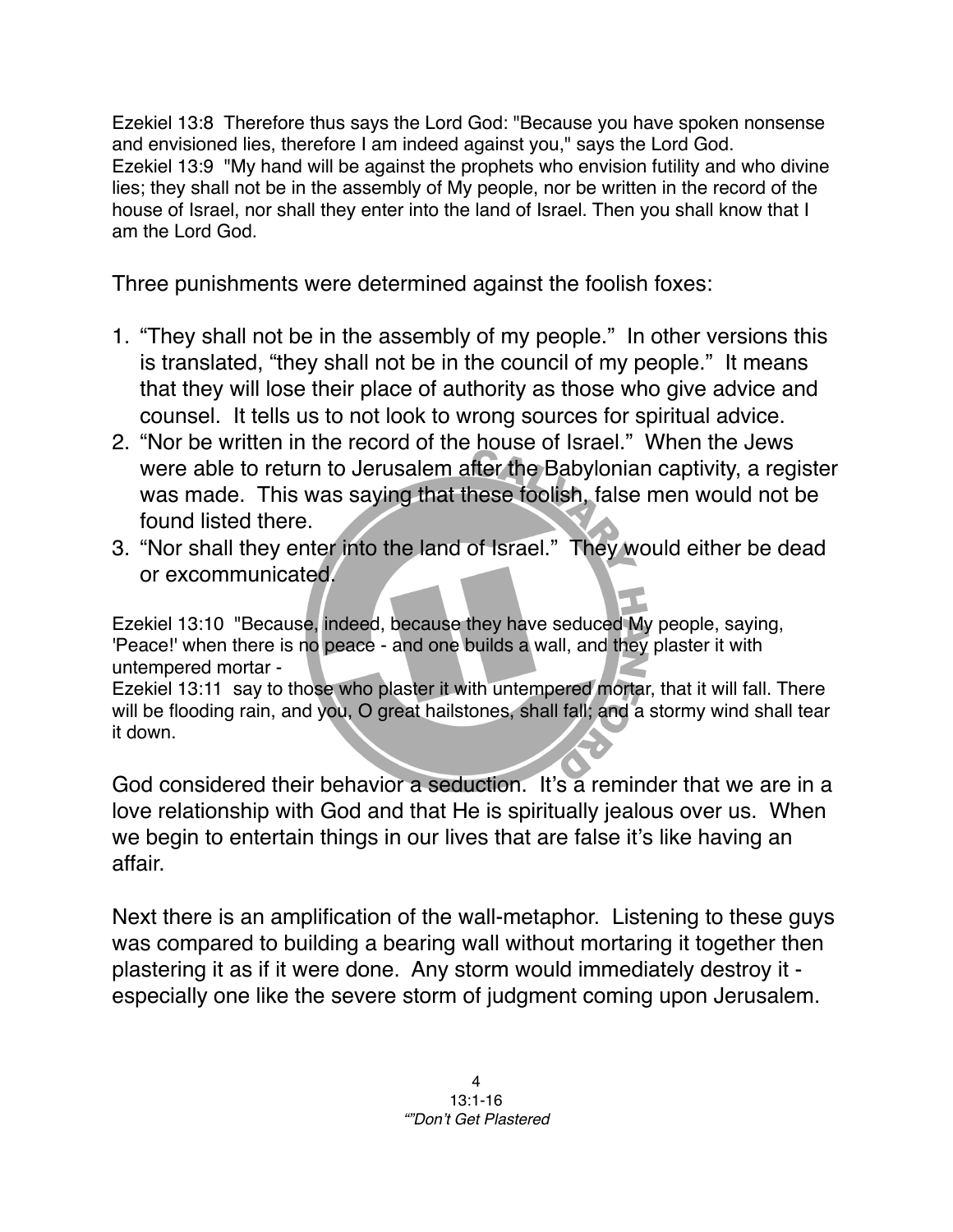We are all familiar with the tragic consequences of shoddy building practices. When a magnitude 7.6 earthquake struck off the western coast of Sumatra back in October hundreds of schools were among the thousands of structures destroyed in Padang, Indonesia. Those structures were supposed to be built to standards that could withstand a magnitude 8 quake but they weren't. Widespread greed and corruption were blamed.

God promises that we can withstand any storm that comes our way.

- In Matthew 7:24 & 25 Jesus said "whoever hears these sayings of mine, and does them, I will liken to a wise man who built his house on the rock: and the rains descended, the floods came, and the winds blew and beat on that house, and it did not fall, for it was founded on the rock."
- The apostle Paul tells us we can choose to build with precious materials that will endure and earn us reward in Heaven.

We need to build up to code to be able to withstand the most violent storm or shaking.

Ezekiel 13:12 Surely, when the wall has fallen, will it not be said to you, 'Where is the mortar with which you plastered it?' "

"Where is the mortar?" That would be a great question for an intake form prior to counseling someone! Lives fall to pieces not because of the storm but because there was no mortar holding things together.

Well, there is a kind of mortar, usually. If the people are nonbelievers the mortar is some philosophy or psychology or -ism of this world's wisdom. Those things cannot hold life together when storms and shakings come.

Ezekiel 13:13 Therefore thus says the Lord God: "I will cause a stormy wind to break forth in My fury; and there shall be a flooding rain in My anger, and great hailstones in fury to consume it.

Ezekiel 13:14 So I will break down the wall you have plastered with untempered mortar, and bring it down to the ground, so that its foundation will be uncovered; it will fall, and you shall be consumed in the midst of it. Then you shall know that I am the Lord.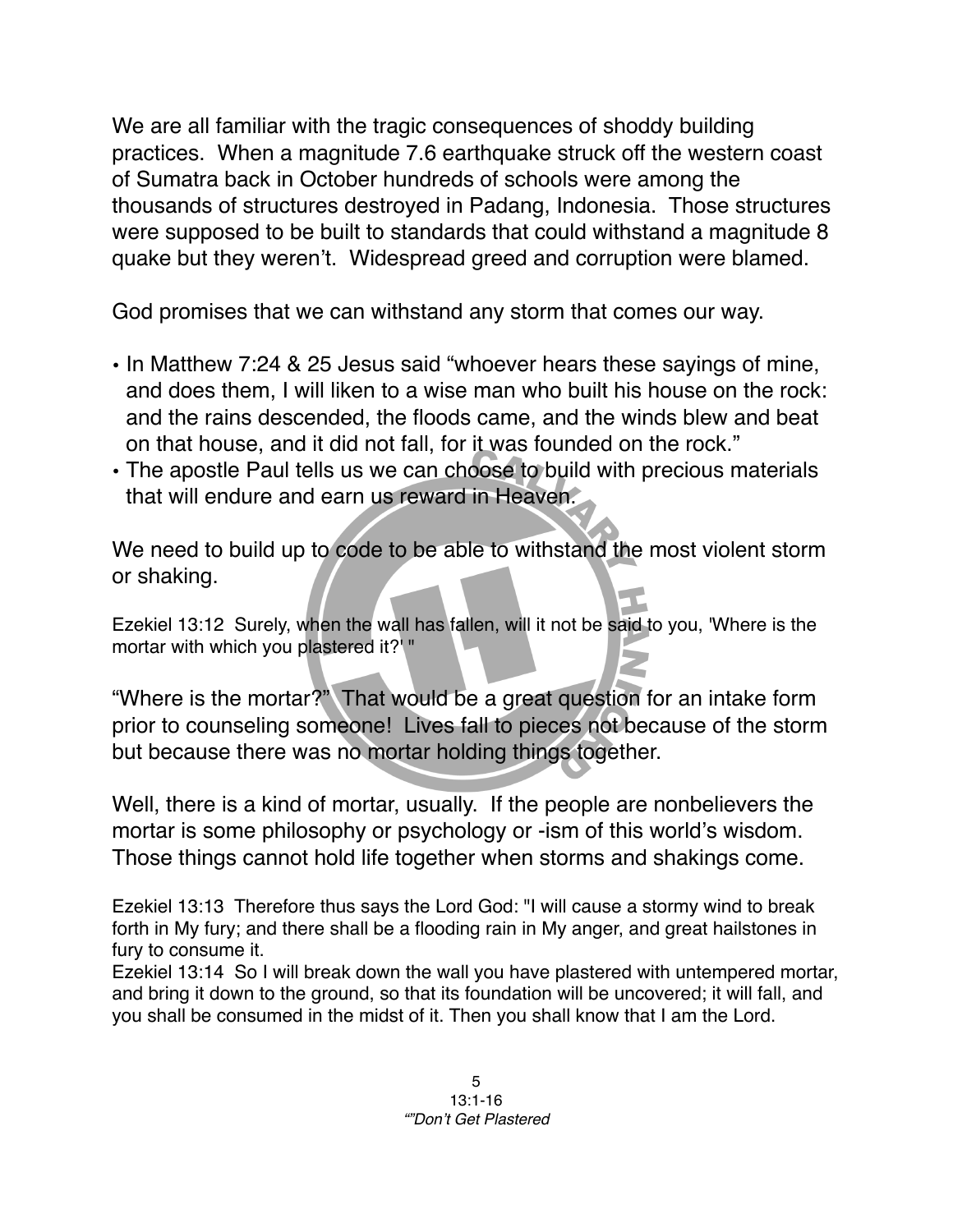In the case of the Jews, the storm that was gathering was a punishment against them in the form of the Babylonian invasion.

In our lives there will be storms. They are not always, or even often, punishments. But they are severe nonetheless. We need to be stormready.

Some of you have lived in areas where there is extreme weather. The closest we came was when we lived in the San Bernardino mountains. Since our house was near 7,000 feet in elevation, we needed to be ready to be caught in a snowstorm while driving. Tire chains, a snow shovel, a blanket, some asphalt roofing shingles were all standard equipment in the trunk of our car.

When things are going well, we all have a tendency to coast a little. Church is important but not critical. We are open-minded to reading stuff that's not quite doctrinally sound, or to experimenting with more secular stuff.

In the church we fool around with secular skits and songs rather than focusing our hearts on that which is pure and honorable. We start looking more-and-more like the world and think it is ʻcool' or edgy.

A popular trend among pastors today is to integrate foul language into their messages. Rather than give you examples, listen to what Pastor Greg Laurie said about it.

You have the "Cussing Preacher" syndrome. The pastor thinks it's cool to use profanity in the pulpit so people will see him as one of them.

Is this all really necessary? I don't think so.

Look, I have been a pastor for 35 years, and we have never had a problem reaching our culture and seeing people come to Christ. I am all for being real and authentic, but I also stand up on the platform to speak God's Word.

1 Peter 4:11 says, "If anyone speaks, he should do it as one speaking the very words of God" (NIV).